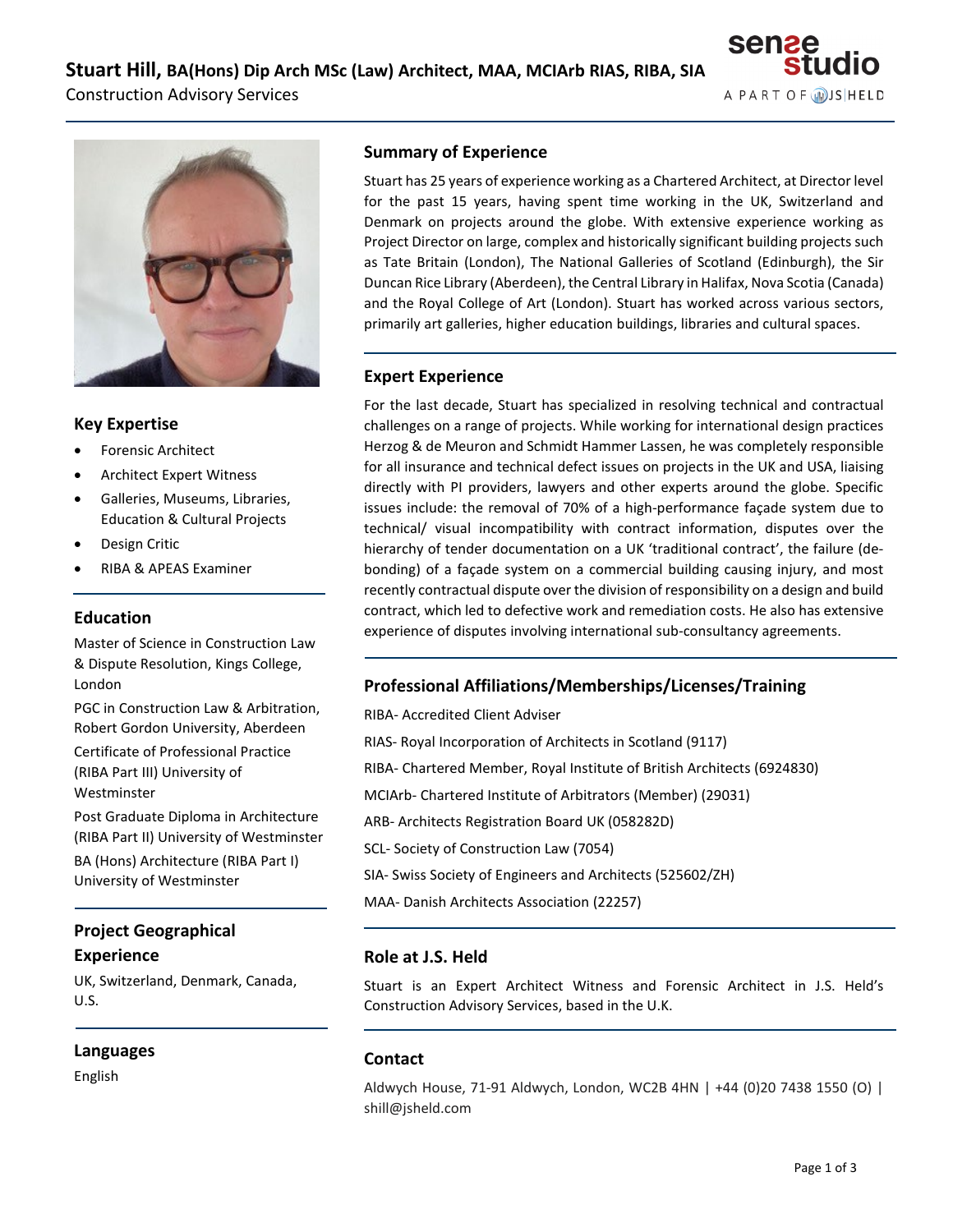

### **Select Project Experience**

**Herzog & de Meuron: Basel, Switzerland (2018-2022).** Responsible for contract negotiation and drafting in key markets: primarily the UK, Denmark, Canada and the US. Technical and contractual trouble shooting on numerous projects, alongside project monitoring and controlling. Also responsible for research and submissions for new projects and ensuring that licensing and legal requirements were fulfilled in all common law jurisdictions. Responsible for all liaison with PI insurers in the UK, and specific projects in the US: both for renewals and in relation to specific technical and contractual disagreements. Involved in specific project disputes (contractual and technical) on UK projects. Liaison with international lawyers in various regions.

**CalderHill Ltd: Thurso, London and Zurich, Switzerland (2012-2018).** Design focused RIAS Chartered Practice and RIBA Accredited Client Adviser. Also assisted Allies and Morrison and Buckley Gray Yeoman in London with several commercial and cultural projects during this period, acting as Project Director/Associate Director.

**Schmidt Hammer Lassen Architects KS: Aarhus, Denmark (2005-2012).** First UK member of staff for the Danish practice, and Project Director for the Sir Duncan Rice Library, Aberdeen - alongside several Canadian and UK projects: in addition to responsibility for the day to day running of the practice's London operation. Established the London office with the responsible Partner in 2007 after two years of working out of the main office in Aarhus.

**John Miller, Su Rogers + Partners, London and Edinburgh (1997-2005).** Associate Partner for the National Galleries of Scotland, Edinburgh (2000-2005) and Tate Britain, London (1997-2000) amongst other projects and design competitions. John Miller, Su Rogers and Partners (formerly Colquhoun + Miller) was an iconic modernist design practice from 1961 to 2013.

#### **Selected Publications**

'Visual Geometry' - ISBN 978-1-78808-616-5. Published 2017 – Stuart George Calder Hill 'Riesen' - ISBN 978-1-78808-616-8. Published 2016 - Stuart George Calder Hill 'Cost Models, Libraries' – Building Magazine, with Daniel Pomfrett, Cummings Inc. Washington DC 'Reconstructing The Team' - the Latham report 20 years on. 'Charles Holden: Britain's First Modernist?'

#### **Speaking and Teaching Engagements**

Stuart has been a studio critic and has taught at various universities, including Dalhousie University (Nova Scotia, Canada), Cardiff, Westminster and Kingston Universities in the UK - and he has provided technical support at VIA University (Denmark). He has also been an RIBA Part 3 examiner for the Architects Professional Education Authority for Scotland and the Royal Institute of British Architects for the last decade.

Stuart's speaking engagements include the Society of College, National and University Libraries annual conference, Chartered Institute of Library Professionals annual conference amongst other project specific presentations.